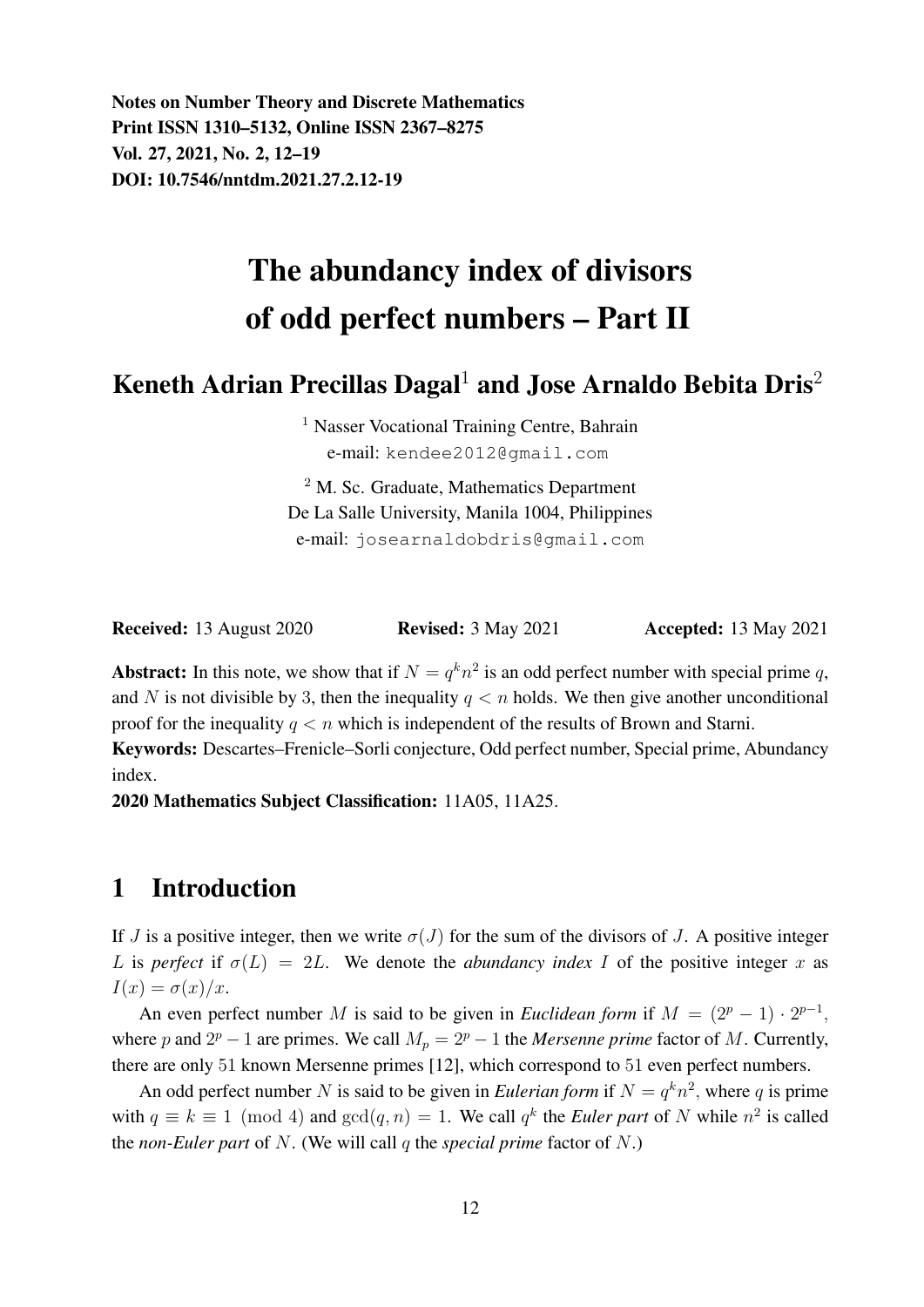It is currently unknown whether there are infinitely many even perfect numbers, or whether any odd perfect numbers exist. It is widely believed that there is an infinite number of even perfect numbers. On the other hand, no examples for an odd perfect number have been found (despite extensive computer searches), nor has a proof for their nonexistence been established.

Ochem and Rao [9] recently proved that  $N > 10^{1500}$ . Nielsen [8] obtained the lower bound  $\omega(N) \ge 10$  for the number of *distinct* prime factors of N, improving on his last result  $\omega(N) \ge 9$ (see [7]).

After testing large numbers  $X = t^r s^2$  with  $\omega(X) = 8$  for perfection, Sorli conjectured in [10] that  $r = \nu_t(X) = 1$  always holds. (More recently, Beasley [2] points out that Descartes was the first to conjecture  $k = \nu_q(N) = 1$  "in a letter to Marin Mersenne in 1638, with Frenicle's subsequent observation occurring in 1657".) Dris conjectured in [4] and [5] that the divisors  $q^k$ and *n* are related by the inequality  $q^k < n$ . This conjecture was made on the basis of the result and *h* are related by<br>  $I(q^k) < \sqrt[3]{2} < I(n)$ .

In a recent preprint [3], Brown claims a proof for  $q \leq n$  "(and mildly stronger results) for all odd perfect numbers". Starni proves in [11] and Dris shows in [6] that  $q \le n$  holds unconditionally. The proof for  $3 \nmid n \Rightarrow q \leq n$  that we present here is independent of Brown's and Starni's. We use the following lemma (first proved in [6]) to prove the implication  $3 \nmid n \Rightarrow q < n$ in this paper.

**Lemma 1.1.** If  $N=q^kn^2$  is an odd perfect number given in Eulerian form, then the biconditionals

$$
q^k < n \iff \sigma(q^k) < \sigma(n) \iff \frac{\sigma(q^k)}{n} < \frac{\sigma(n)}{q^k}
$$

*hold.*

## 2 Preparations

The following result was communicated to the second author (via e-mail, by Pascal Ochem) on April 17, 2013.

**Theorem 2.1.** If  $N = q^k n^2$  is an odd perfect number given in Eulerian form, then

$$
I(n) > \left(\frac{8}{5}\right)^{\frac{\ln(4/3)}{\ln(13/9)}} \approx 1.44440557.
$$

The proof of Theorem 2.1 uses the following lemma.

**Lemma 2.2.** Let  $n > 1$ ,  $L(n) = \ln(I(n))$ , and  $x(n) = L(n^2)/L(n)$ . If  $gcd(a, b) = 1$ , then

$$
\min(x(a), x(b)) < x(ab) < \max(x(a), x(b)).
$$

*Proof.* First, note that  $x(a) \neq x(b)$  (since  $gcd(a, b) = 1$ ). Without loss of generality, we may assume that  $x(a) < x(b)$ . Thus, since

$$
x(n) = \frac{L(n^2)}{L(n)},
$$
  

$$
L(a^2) = L(b^2)
$$

we have

$$
\frac{L(a)}{L(a)} < \frac{L(b)}{L(b)}
$$

.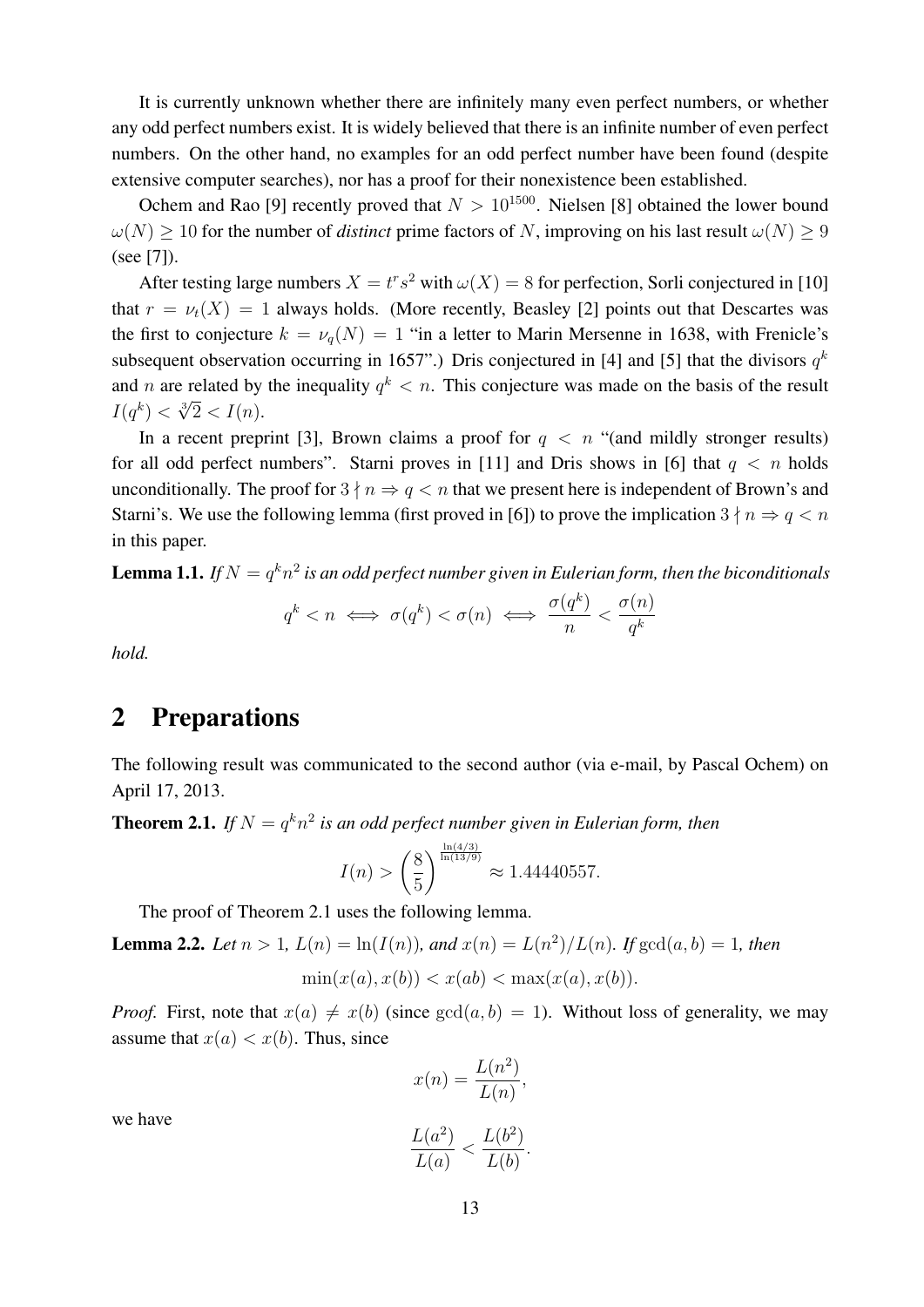This implies that

$$
L(a^2)L(b) < L(b^2)L(a).
$$

Adding  $L(a^2)L(a)$  to both sides of the last inequality, we get

$$
L(a^2)\bigg(L(b)+L(a)\bigg) < L(a)\bigg(L(b^2)+L(a^2)\bigg).
$$

Using the identity  $L(X) + L(Y) = L(XY)$ , we can rewrite the last inequality as

 $L(a^2)L(ab) < L(a)L((ab)^2)$ 

since  $I(x)$  is a multiplicative function of x and  $gcd(a, b) = 1$ . It follows that

$$
\min(x(a), x(b)) = x(a) = \frac{L(a^2)}{L(a)} < \frac{L((ab)^2)}{L(ab)} = x(ab).
$$

Under the same assumption  $x(a) < x(b)$ , we can show that

$$
x(ab) < x(b) = \max(x(a), x(b))
$$

by adding  $L(b^2)L(b)$  (instead of  $L(a^2)L(a)$ ) to both sides of the inequality

$$
L(a^2)L(b) < L(b^2)L(a).
$$

This finishes the proof.

**Remark 2.3.** *From Lemma 2.2, we note that*  $1 < x(n) < 2$  *follows from*  $I(n) < I(n^2) < (I(n))^2$ *and*  $I(n^2) = (I(n))^{x(n)}$ *.* 

*The trivial lower bound for*  $I(n)$  *is* 

$$
\left(\frac{8}{5}\right)^{1/2} < I(n).
$$

*This bound is more general than the stronger bound as given in Theorem 2.1 (which is also unconditional). Note that decreasing the denominator in the exponent gives an increase in the lower bound for*  $I(n)$ *.* 

Remark 2.4. *We sketch a proof for Theorem 2.1 here, as communicated to the second author by Pascal Ochem.*

Suppose that  $N=q^kn^2$  is an odd perfect number given in Eulerian form. *We want to obtain a lower bound on* I(n)*. We know that*

$$
I(n^2) = 2/I(q^k) > 2/(5/4) = 8/5.
$$

*(Please see the paper by Dris [5] for a proof of the upper bound*  $I(q^k) < 5/4$ .)

We need to improve the trivial bound  $I(n^2) < (I(n))^2$ .

*Let* x(n) *be such that*

$$
I(n^2) = \left(I(n)\right)^{x(n)}.
$$

*That is,*  $x(n) = L(n^2)/L(n)$ *. We want an upper bound on*  $x(n)$  *for* n *odd. By Lemma 2.2, we consider the component*  $r^s$  with  $r$  *prime that maximizes*  $x(r^s)$ *.* 

 $\Box$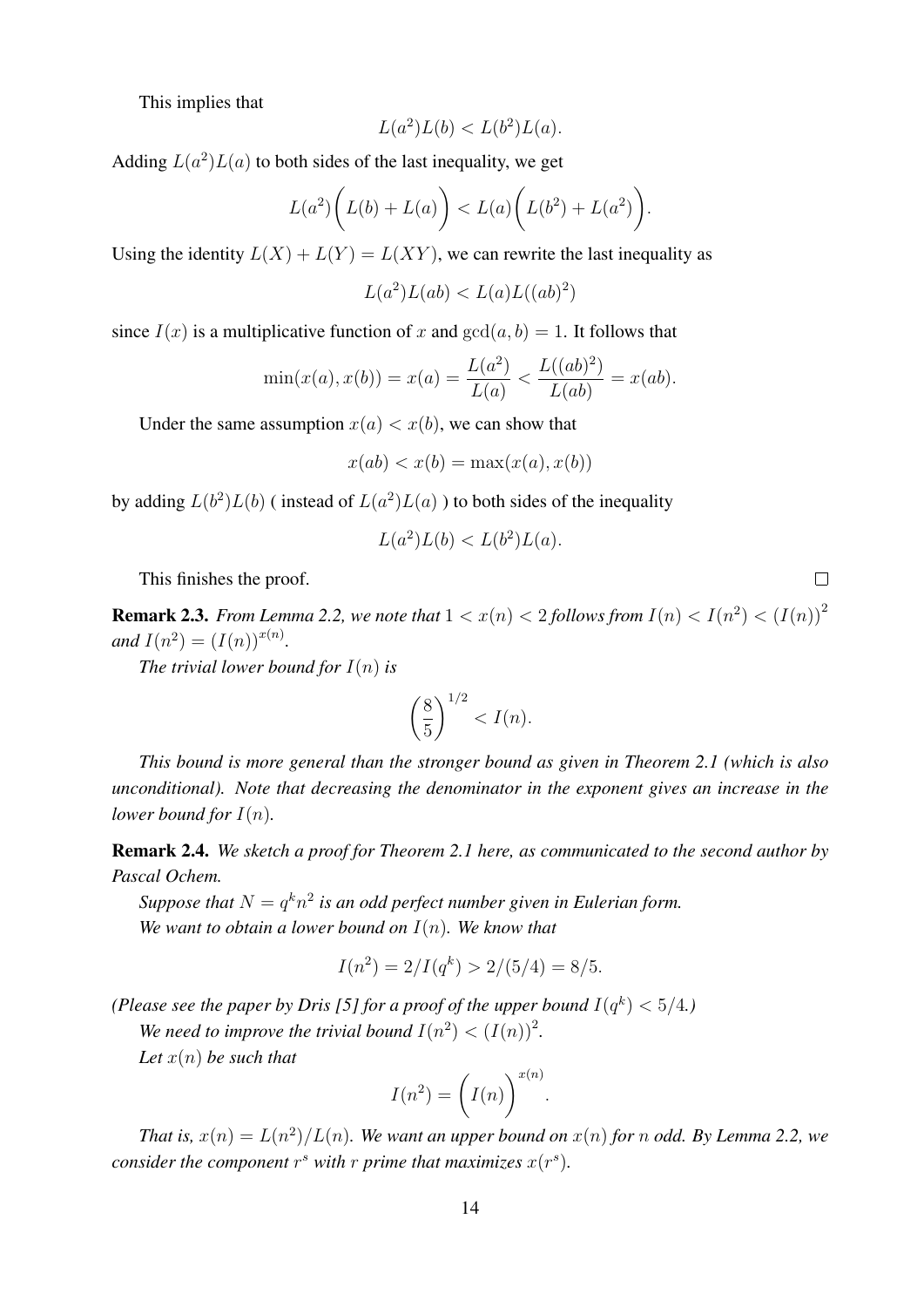*We have*

$$
I(rs) = \frac{r^{s+1} - 1}{r^{s}(r-1)} = 1 + \frac{1}{r-1} - \frac{1}{r^{s}(r-1)}.
$$

*Also,*

$$
I(r^{2s}) = \frac{r^{2s+1} - 1}{r^{2s}(r-1)} = I(r^s) \left( 1 + \left( \frac{1 - r^{-s}}{r^{s+1} - 1} \right) \right).
$$

*So,*

$$
x(r^{s}) = \frac{L(r^{2s})}{L(r^{s})} = \frac{L(r^{s}) + \ln(1 + \left(\frac{1 - r^{-s}}{r^{s+1} - 1}\right))}{L(r^{s})},
$$

*from which it follows that*

$$
x(r^{s}) = 1 + \frac{\ln(1 + \left(\frac{1 - r^{-s}}{r^{s+1} - 1}\right))}{\ln(1 + \frac{1}{r-1} - \frac{1}{r^{s}(r-1)})}.
$$

*We can check that*

$$
x(r^s) > x(r^t)
$$

*if*  $s < t$  and  $r \geq 3$ . Therefore,  $x(r<sup>s</sup>)$  *is maximized for*  $s = 1$ .

*Now,*

$$
x(r) = 1 + \frac{\ln(1 + (1/(r(r+1))))}{\ln(1 + (1/r))} = \frac{\ln(1 + (1/r) + (1/r)^2)}{\ln(1 + (1/r))} = L(r^2)/L(r),
$$

*which is maximized for*  $r = 3$ *. So,* 

$$
x(3) = L(32)/L(3) = \ln(13/9)/\ln(4/3) \approx 1.27823.
$$

*The claim in Theorem 2.1 then follows, and the proof is complete.*

The argument in Remark 2.4 can be improved to account for the divisibility of  $n$  by primes  $r$ other than 3, whereby  $x(r) \leq x(5) < x(3)$ . We outline an attempt on such an improvement in the next section.

The following claim follows from Acquaah and Konyagin's estimate for the prime factors of an odd perfect number [1].

**Lemma 2.5.** If  $N = q^k n^2$  is an odd perfect number given in Eulerian form, then  $q < n\sqrt{3}$ .

*Proof.* First, we observe that we have the estimate  $q < n$  when  $k > 1$  (see [5]).

Now assume that  $k = 1$ . By Acquaah and Konyagin's estimate for the Euler prime q:

$$
q < (3N)^{1/3} \Longrightarrow q^3 < 3N = 3q^k n^2 \Longrightarrow q^2 = q^{3-k} < 3n^2.
$$

 $\Box$ 

It follows that  $q < n\sqrt{3}$ .

#### 2.1 Proof of Lemma 1.1

Lastly, we have the following result.

**Lemma 2.6.** If  $N = q^k n^2$  is an odd perfect number given in Eulerian form with  $\sigma(q^k) \neq \sigma(n)$ , *then the following biconditionals are true:*

$$
q^k < n \Longleftrightarrow \sigma(q^k) < \sigma(n) \Longleftrightarrow \frac{\sigma(q^k)}{n} < \frac{\sigma(n)}{q^k}.
$$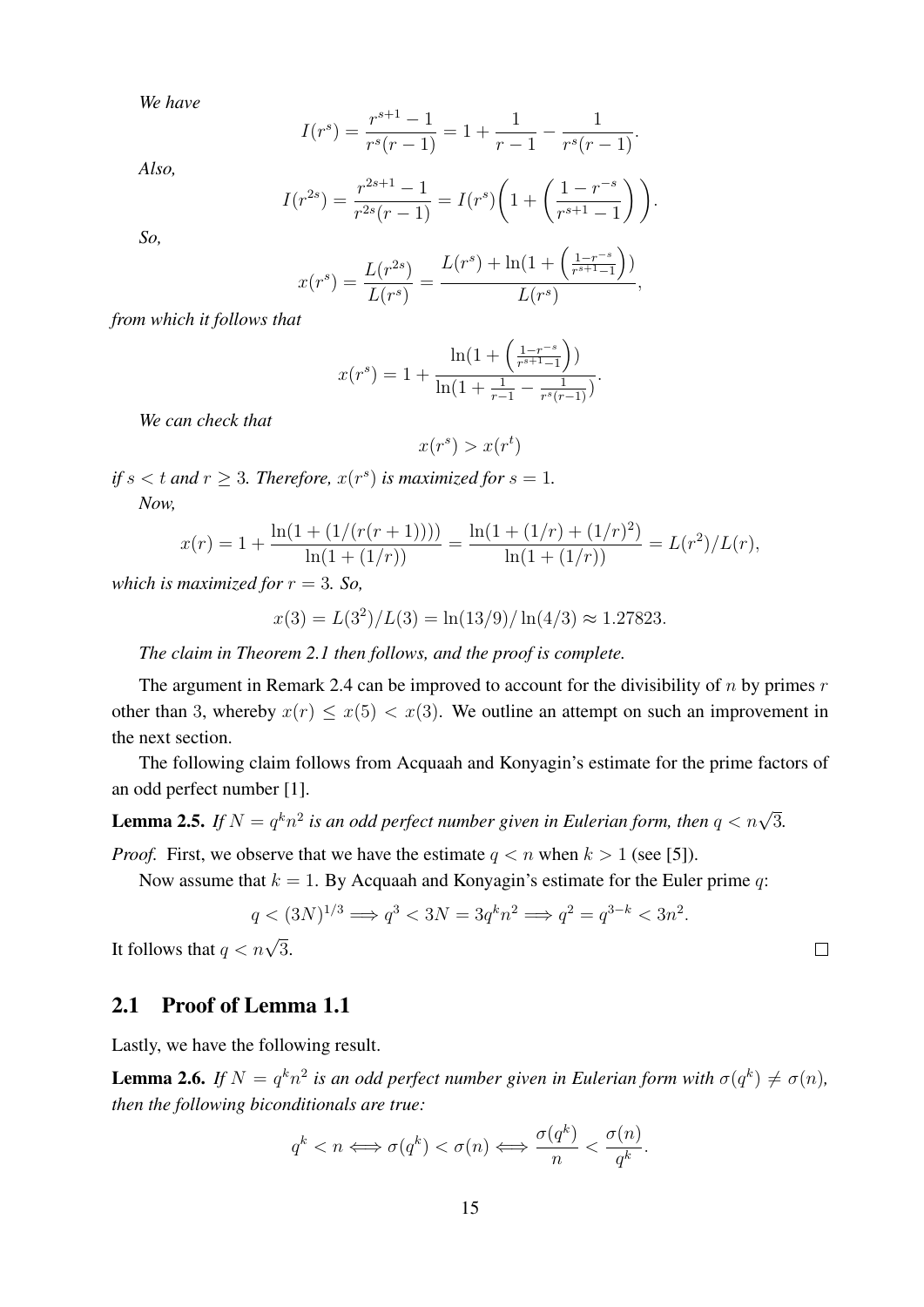*Proof.* Note that we have the bounds

$$
\frac{q^k}{n} + \frac{n}{q^k} < \frac{\sigma(q^k)}{n} + \frac{\sigma(n)}{q^k} < 2 \cdot \left(\frac{q^k}{n} + \frac{n}{q^k}\right),
$$

so that the sum

$$
\frac{\sigma(q^k)}{n}+\frac{\sigma(n)}{q^k}
$$

is bounded if and only if the sum

$$
\frac{q^k}{n} + \frac{n}{q^k}
$$

is bounded. In general, since the sum  $\frac{q^k}{q}$  $\frac{q^k}{n} + \frac{n}{q^k}$  $\frac{h}{q^k}$  is not bounded, we do not expect the sum  $\sigma(q^k)$  $\frac{(q^k)}{n}+\frac{\sigma(n)}{q^k}$  $\frac{h^{(h)}}{q^k}$  to be bounded.

Next, we can show that:

If  $N = q^k n^2$  is an odd perfect number given in Eulerian form, then

$$
I(q^k) + I(n) < \frac{\sigma(q^k)}{n} + \frac{\sigma(n)}{q^k}
$$

holds if and only if  $q^k < n \Longleftrightarrow \sigma(q^k) < \sigma(n)$ .

Similarly, we can prove that:

If  $N = q^k n^2$  is an odd perfect number given in Eulerian form, then

$$
\frac{\sigma(q^k)}{n} + \frac{\sigma(n)}{q^k} < I(q^k) + I(n)
$$

holds if and only if  $q^k < n \Longleftrightarrow \sigma(n) < \sigma(q^k)$ .

Since

$$
I(q^k) + I(n) = \frac{\sigma(q^k)}{n} + \frac{\sigma(n)}{q^k}
$$

is true if and only if  $\sigma(q^k) = \sigma(n)$  holds, and since assuming

$$
\frac{\sigma(q^k)}{n} + \frac{\sigma(n)}{q^k} < I(q^k) + I(n)
$$

implies that

$$
\frac{\sigma(q^k)}{n} + \frac{\sigma(n)}{q^k} < I(q^k) + I(n) < I(q^k) + I(n^2) < 3,
$$

which contradicts the remarks above, if  $\sigma(q^k) \neq \sigma(n)$  then the following inequality must be true

$$
I(q^k) + I(n) < \frac{\sigma(q^k)}{n} + \frac{\sigma(n)}{q^k}.
$$

We then obtain

$$
q^k < n \Longleftrightarrow \sigma(q^k) < \sigma(n),
$$

which further implies that the biconditionals

$$
q^k < n \iff \sigma(q^k) < \sigma(n) \iff \frac{\sigma(q^k)}{n} < \frac{\sigma(n)}{q^k}
$$

hold.

 $\Box$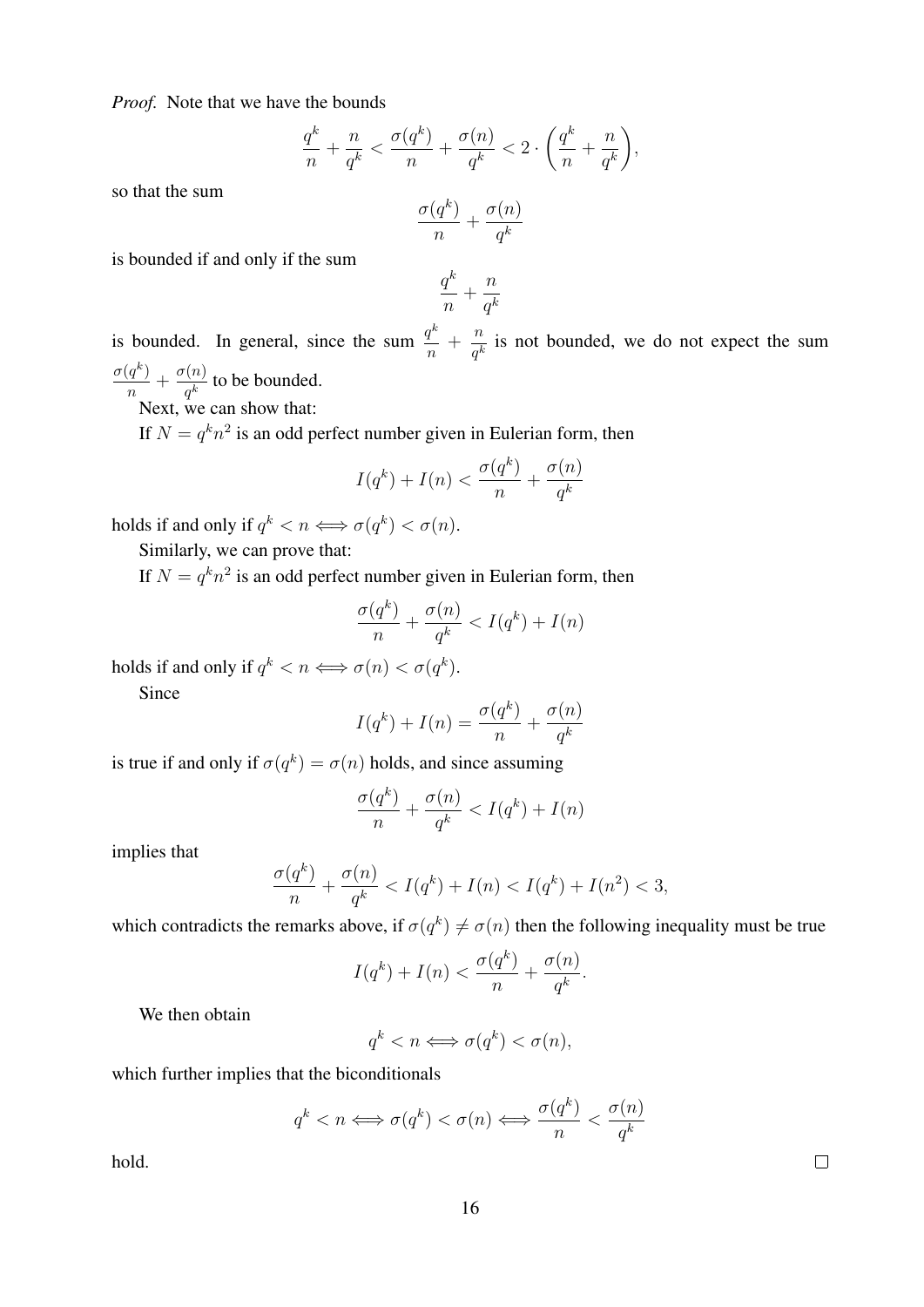## 3 Main results

First, observe that if we have  $n < q$ , then  $k = 1$  (by [5]) and therefore that  $q > 10^{500}$  (by [9]). Second, we prove a preliminary result.

**Lemma 3.1.** If  $N = q^k n^2$  is an odd perfect number given in Eulerian form (with smallest prime *factor u satisfying*  $u \ge 5$ *), then*  $q + 1 \ne \sigma(n)$ *.* 

*Proof.* Let  $N = q^k n^2$  be an odd perfect number given in Eulerian form, with smallest prime factor u satisfying  $u \geq 5$ . Suppose to the contrary that  $\sigma(q) = q + 1 = \sigma(n)$ . (Observe that this assumption implies that  $n < q$ , from which follows that  $k = 1$  (see [5]); N then takes the form  $N = qn^2.$ 

By Remark 2.4 and Lemma 2.5, we obtain

$$
2.799 \approx 1 + 2^{\frac{\log(6/5)}{\log(31/25)}} \leftarrow \frac{q+1}{q} + \left(\frac{2q}{q+1}\right)^{\frac{\log(I(5))}{\log(I(5^2))}} \le I(q) + \left(I(n^2)\right)^{\frac{\log(I(u))}{\log(I(u^2))}}
$$
\n
$$
< \frac{\sigma(q)}{q} + \frac{\sigma(n)}{n} = \frac{\sigma(q)}{n} + \frac{\sigma(n)}{q} = \frac{\sigma(q)}{n} + \frac{\sigma(q)}{q} < \sqrt{3} \cdot \left(1 + 10^{-500}\right) + \left(1 + 10^{-500}\right) \approx 2.732,
$$
\nwhich is a contradiction.

which is a contradiction.

We are now ready to prove our main result in this note.

**Theorem 3.2.** If  $N = q^k n^2$  is an odd perfect number given in Eulerian form (with smallest prime *factor u satisfying*  $u \geq 5$ *), then the inequality*  $q < n$  *is true.* 

*Proof.* Let  $N = q^k n^2$  be an odd perfect number given in Eulerian form (with smallest prime factor at least 5), and suppose to the contrary that  $n < q$ . This implies that

 $k = 1$ .

By Lemma 3.1,  $q + 1 \neq \sigma(n)$ , so that Lemma 2.6 applies. Since  $n < q$  and  $k = 1$ , we have either of the inequalities

$$
n < \sigma(n) \le q < \sigma(q), \quad \text{or}
$$
\n
$$
n < q < \sigma(n) < \sigma(q).
$$

Since  $\sigma(q) = q + 1$ , the second case cannot occur. This then gives  $\frac{\sigma(n)}{q} \leq 1$  under the first case. We now get an upper bound for  $\sigma(q)/n$ . Using Theorem 2.1 and Lemma 2.5, we obtain

$$
\frac{\sigma(q)}{n} = \frac{q}{n} \cdot I(q) < \sqrt{3} \cdot \left(1 + 10^{-500}\right) \approx \sqrt{3},
$$

Consequently,

$$
\frac{\sigma(q)}{n} + \frac{\sigma(n)}{q} < 1 + \sqrt{3} \approx 2.732.
$$

Again, by Lemma 2.6, we have the lower bound

$$
I(q) + I(n) < \frac{\sigma(q)}{n} + \frac{\sigma(n)}{q}.
$$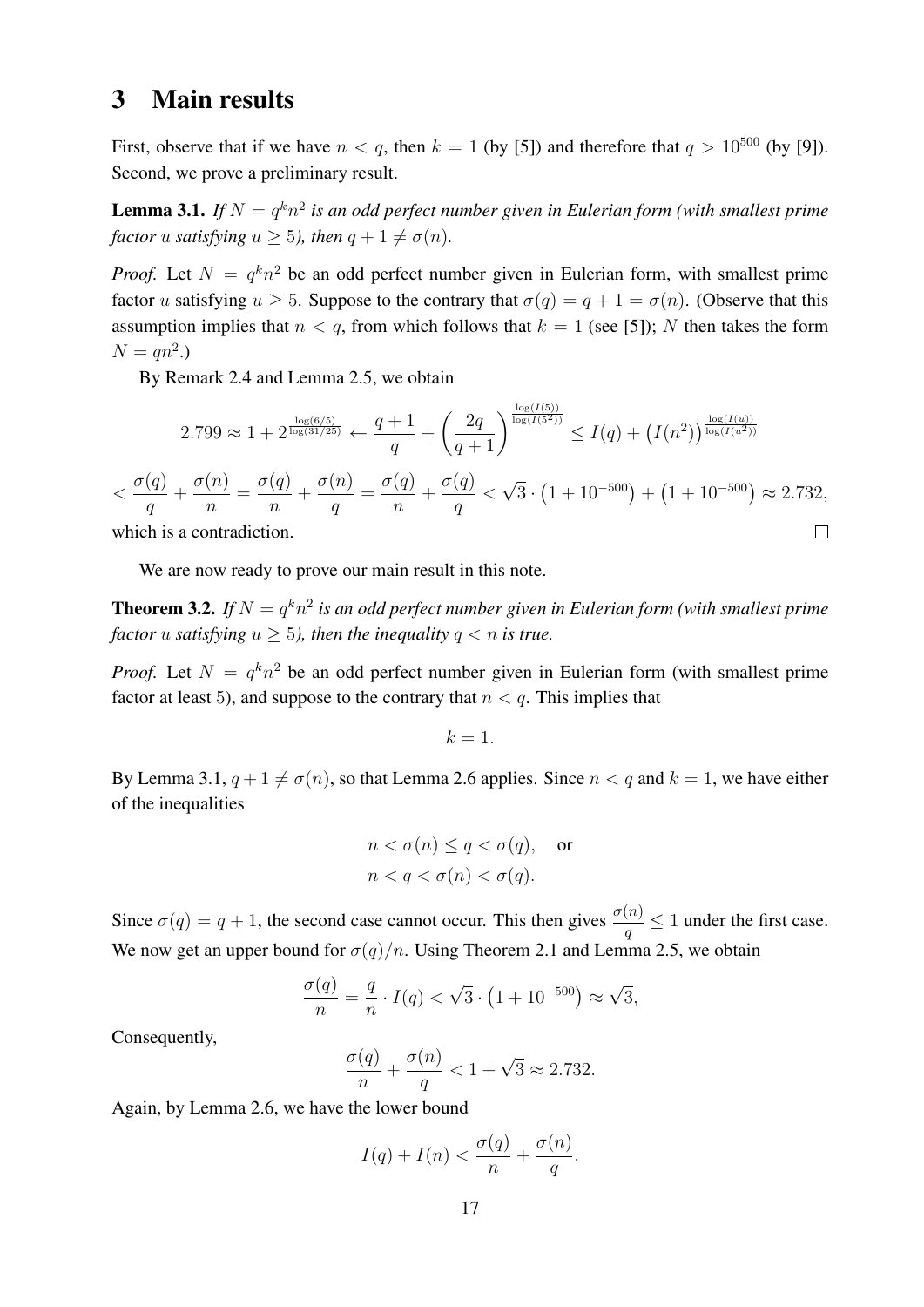Under the assumption that the smallest prime factor u of  $N = qn^2$  satisfies  $u \ge 5$ , from Remark 2.4, we get

$$
\frac{q+1}{q} + \left(\frac{2q}{q+1}\right)^{\frac{\log(I(5))}{\log(I(5^2))}} \le I(q) + I(n^2)^{\frac{\log(I(u))}{\log(I(u^2))}} \le I(q) + I(n)
$$

so that

$$
\lim_{q \to \infty} \left( \frac{q+1}{q} + \left( \frac{2q}{q+1} \right)^{\frac{\log(6/5)}{\log(31/25)}} \right) = 1 + 2^{\frac{\log(6/5)}{\log(31/25)}} \approx 2.799.
$$

 $\Box$ 

This is a contradiction.

**Remark 3.3.** We can, in fact, prove  $q^k < 2n$  by considering all the possible cases arising from *Lemma 2.6 and using the ideas in Theorem 3.2. The details for this result will appear in a sequel.*

## 4 Concluding remarks

Although we already know that  $q < n$  holds unconditionally by Brown [3], Dris [6] and Starni [11], the proof for the implication  $3 \nmid n \Rightarrow q \leq n$  that we present here is essentially an academic exercise. This is to show an alternative proof for the same fact using a different approach/methodology. It is implicit in Dris's approach that the use of the observation

$$
\frac{\sigma(q^k)}{n} + \frac{\sigma(n)}{q^k}
$$
 is bounded if and only if  $\frac{q^k}{n} + \frac{n}{q^k}$  is bounded.

(so that we do not expect the sum

$$
\frac{\sigma(q^k)}{n} + \frac{\sigma(n)}{q^k}
$$

to be bounded) is unavoidable. Besides, notice that in the proof of Theorem 3.2, if we had the lower bound  $u \geq 3$  for the smallest prime factor u of an odd perfect number  $N = q^k n^2$ , then under the assumption  $n < q$ , we have  $k = 1$ , and as  $q \to \infty$ :

$$
2.7199 \approx 1 + 2^{\frac{\log(4/3)}{\log(13/9)}} \leftarrow \frac{q+1}{q} + \left(\frac{2q}{q+1}\right)^{\frac{\log(I(3))}{\log(I(3^2))}}
$$
  

$$
\leq I(q) + I(n^2)^{\frac{\log(I(u))}{\log(I(u^2))}} \leq I(q) + I(n) \leq \frac{\sigma(q)}{n} + \frac{\sigma(n)}{q} < 1 + \sqrt{3} \approx 2.732,
$$

which implies that the sum

$$
\frac{\sigma(q)}{n} + \frac{\sigma(n)}{q} = \frac{\sigma(q^k)}{n} + \frac{\sigma(n)}{q^k}
$$

is bounded, contradicting the remarks in the proof of Lemma 2.6. Thus, we conclude by the results of this paper and Dris [6] that indeed the inequality  $q < n$  holds unconditionally.